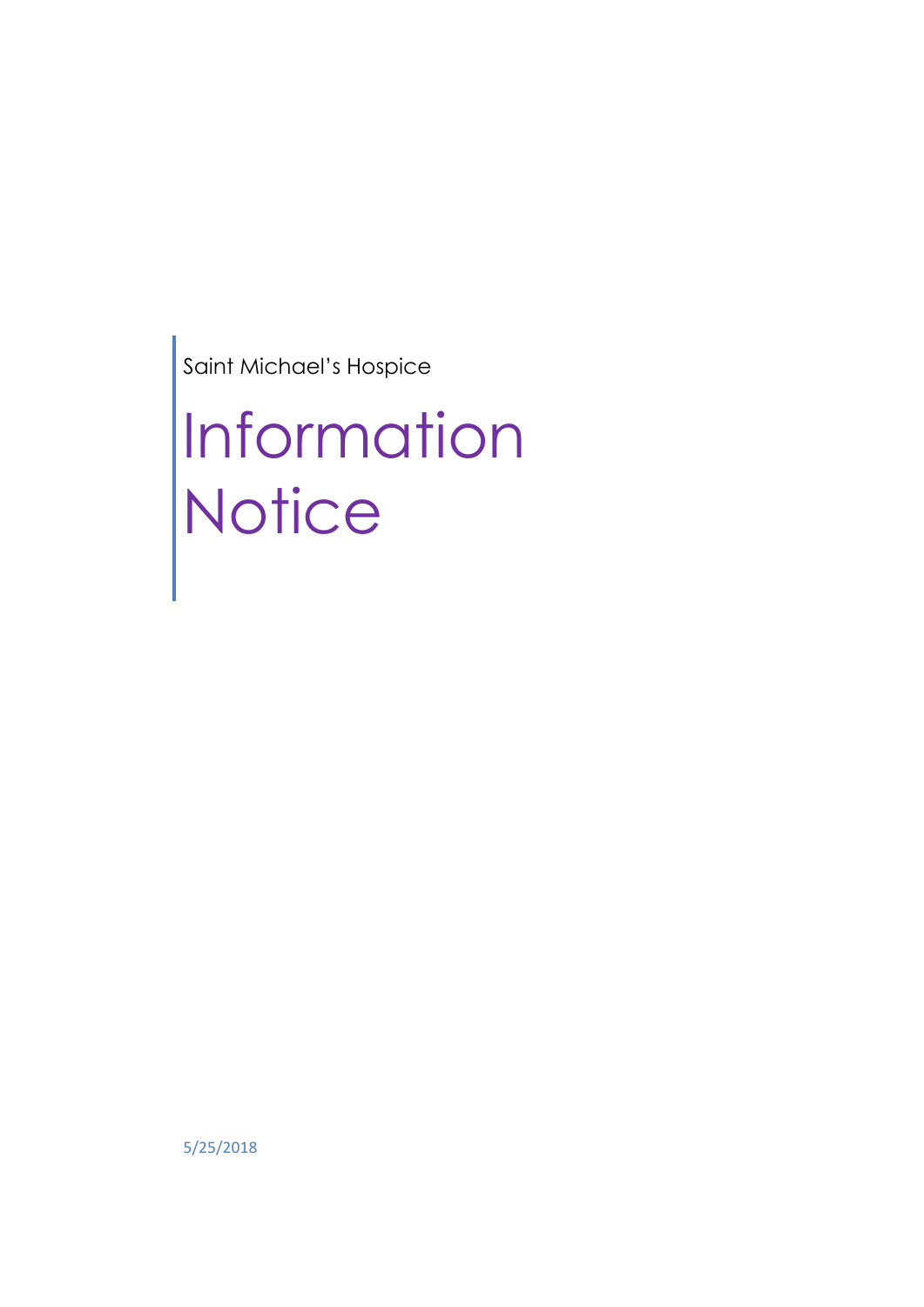# <span id="page-1-0"></span>**Contents**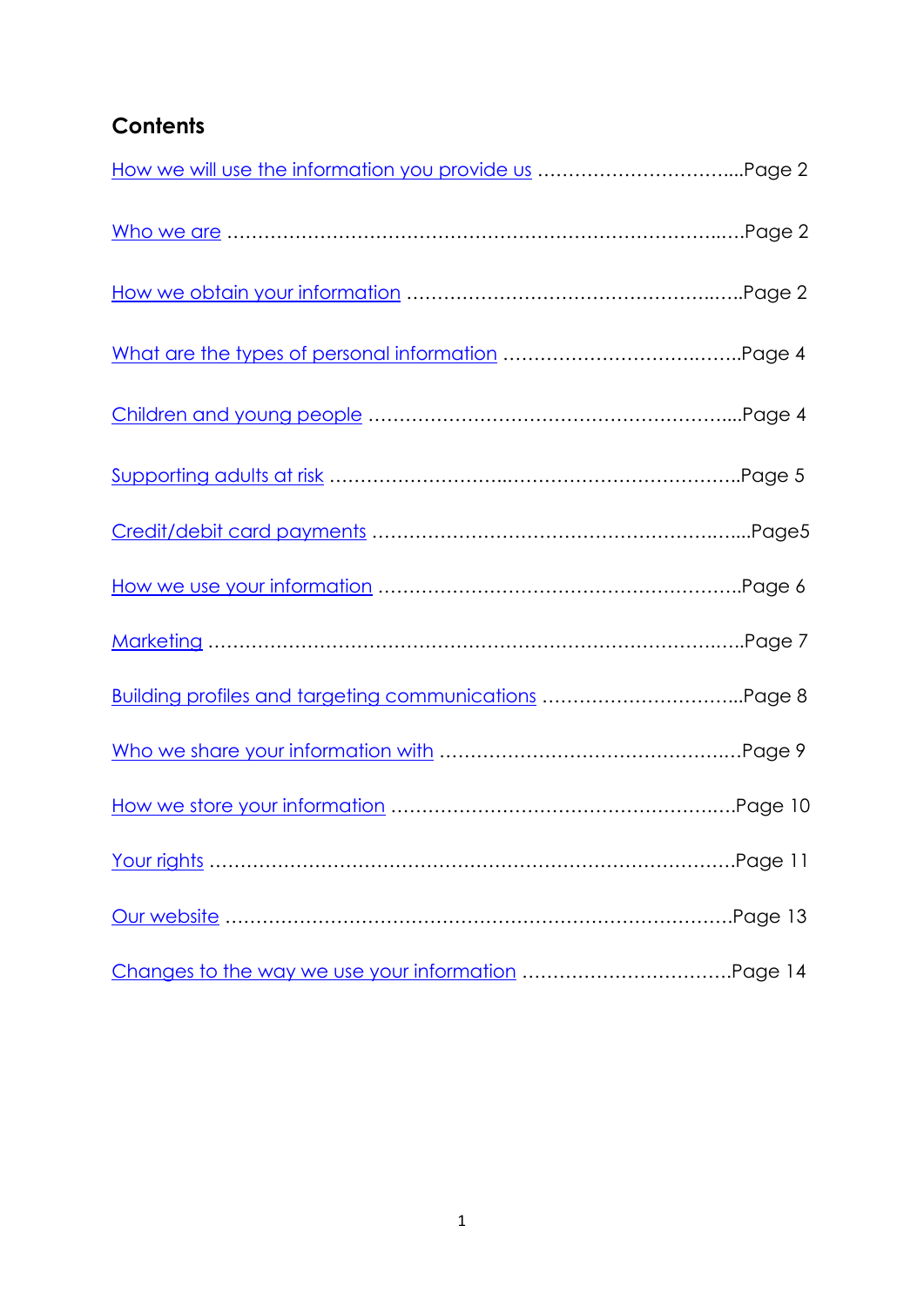# **Saint Michael's Hospice Information Notice:**

# <span id="page-2-0"></span>**How we will use the information you provide us.**

Saint Michael's Hospice is committed to protecting your privacy. This document explains how we collect and use the personal information you may provide us online, via phone, e-mail, face to face, by letter or other correspondence.

By using our services, you agree to your personal information being collected and used in the manner set out below.

This information notice specifically relates to information collected as part of an enquiry about receiving the clinical services of Saint Michael's or the delivery of these of these services. For example our inpatient unit, day therapy unit, HOME service or our Outreach team. For information about how we use your information in the capacity as a supporter, volunteer, staff member or other stakeholder, please contact our team.

If you have any queries about how we use your information, please contact our Patient and Family Data lead, Emily Dobson, on 01423 876 476 or email **[edobson@](mailto:edobson)saintmichaelshospice.org**

<span id="page-2-1"></span>We may update this information notice from time to time so please check back periodically.

# **1. Who we are**

We are Harrogate District Hospice Care, known locally as Saint Michael's or Saint Michael's Hospice (SMH). We offer care and support to people, like yourselves, in the Harrogate District who are living with terminal illness or bereavement. As an independent charity we also raise awareness of our services, encourage engagement with our cause and raise money to support the delivery of our mission. As we are nearly 90% funded by the communities we serve, your support is essential. To find more about why we need your help please see **[How](http://www.saintmichaelshospice.org/fundraising/how-fundraising-helps)  [Your Fundraising Helps](http://www.saintmichaelshospice.org/fundraising/how-fundraising-helps)**

Harrogate District Hospice Care is registered as a charity in England and Wales (registered charity number 518905). We are also registered as a company limited by guarantee (company number 2121179).

We also operate a second company called HDHC Enterprises Ltd (registered company in England and Wales number 2566563) to record some of our activity classed as trading, for example the selling of new goods. Within the context of this statement, "we" means both the charity and this enterprise company.

# **[Back to top](#page-1-0)**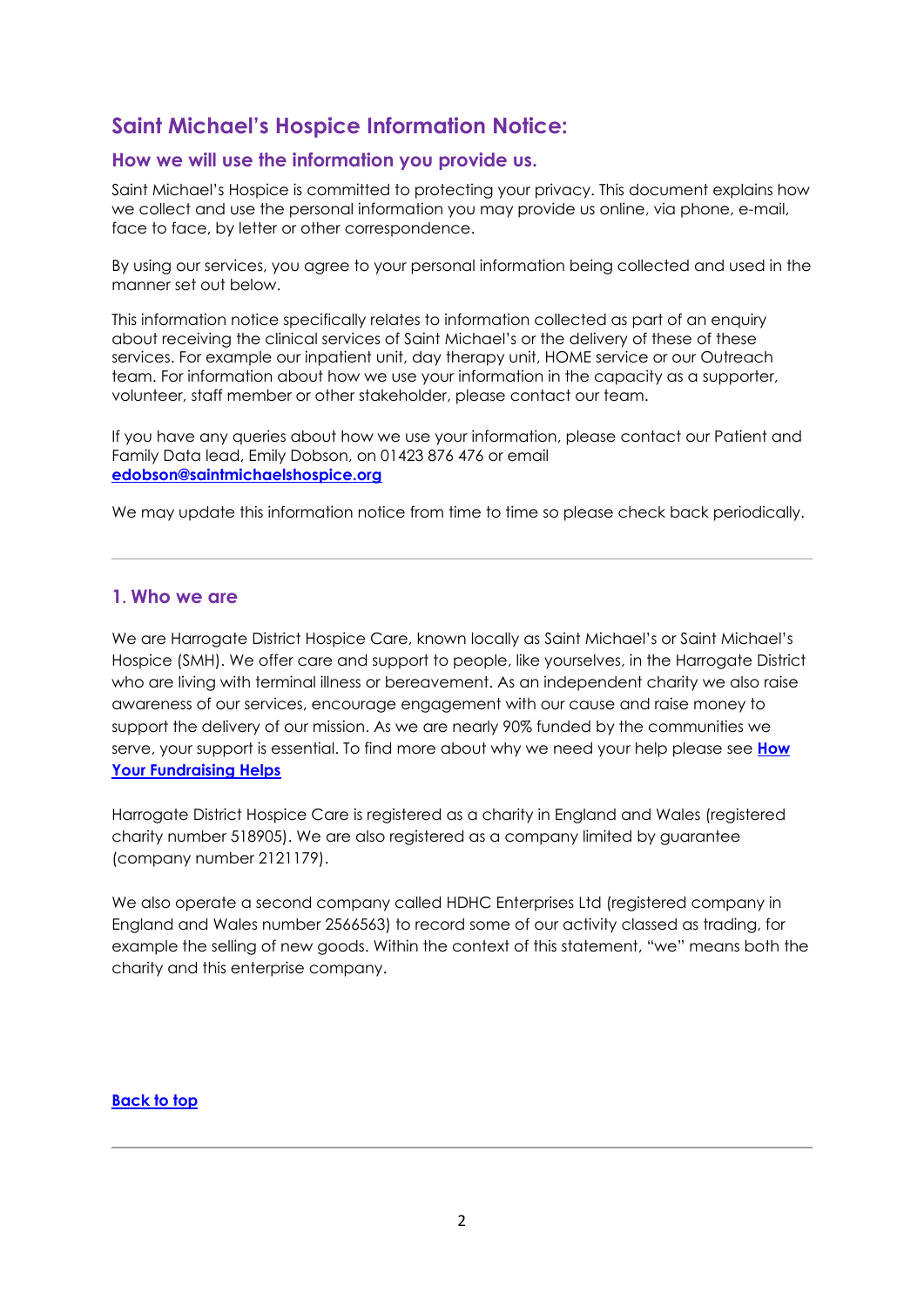# <span id="page-3-0"></span>**2. How we obtain your information**

We collect information in the following ways:

#### • **When you tell us directly**

We collect personal information about you when you interact with us (e.g. in person or by phone).

#### • **When you give it to us indirectly**

This is when your personal information is given to us by third parties. Within the care setting third parties are your other care providers, such as your GP, the District Nursing team or other health care professionals. You will have consented with these professionals to share your information with us as your, or your loved ones, healthcare provider.

We may also obtain information about you from a family member or a friend or service provider who contacts us on your behalf or if a fundraiser passes on your details to us. For example, we have many funeral directors who kindly facilitate SMH collections at the funeral services held to mark the lives of our supporters. We also have kind individuals within our communities who want to support Saint Michael's at their wedding or anniversary parties, and arrange for donations to be made and gift aid envelopes to be available during these events. We also have many supporters who take part in sponsored activities on our behalf. These supporters manage these processes and may then pass on the donations they receive and details of the persons kindly giving a donation to SMH for us to use to say thank you and record this donation. If you would rather we don't receive this information, please let the event organiser know.

We may also receive information about you collected or processed by organisations working on our behalf e.g. our data cleanse company or email marketing provider. Those organisations are required to notify you at the point they collect your data that they will be passing it to us, to give you the opportunity to object or consent.

# • **When your information is available publicly or from other external sources**

We may combine information that we already have about you with information available publicly or information available from external sources in order to gain a better understanding of you, your charitable interests and connections and to improve our fundraising, marketing and communication methods, products and services. Such information could be, for example, socio-demographic and lifestyle information and information about previous donations you have made. Examples of public registers include Companies House, the electoral roll and media reports.

The information we get from other external sources may depend on your privacy settings or the responses you give, so you should regularly check them. For example, you may have provided permission for a company or other organisation to share your data with third parties, including charities, e.g. the Royal Mail.

Depending on your settings or the privacy policies for social media and messaging services, like Facebook, WhatsApp, Linked In or Twitter, you might give us permission to access information from those accounts or services.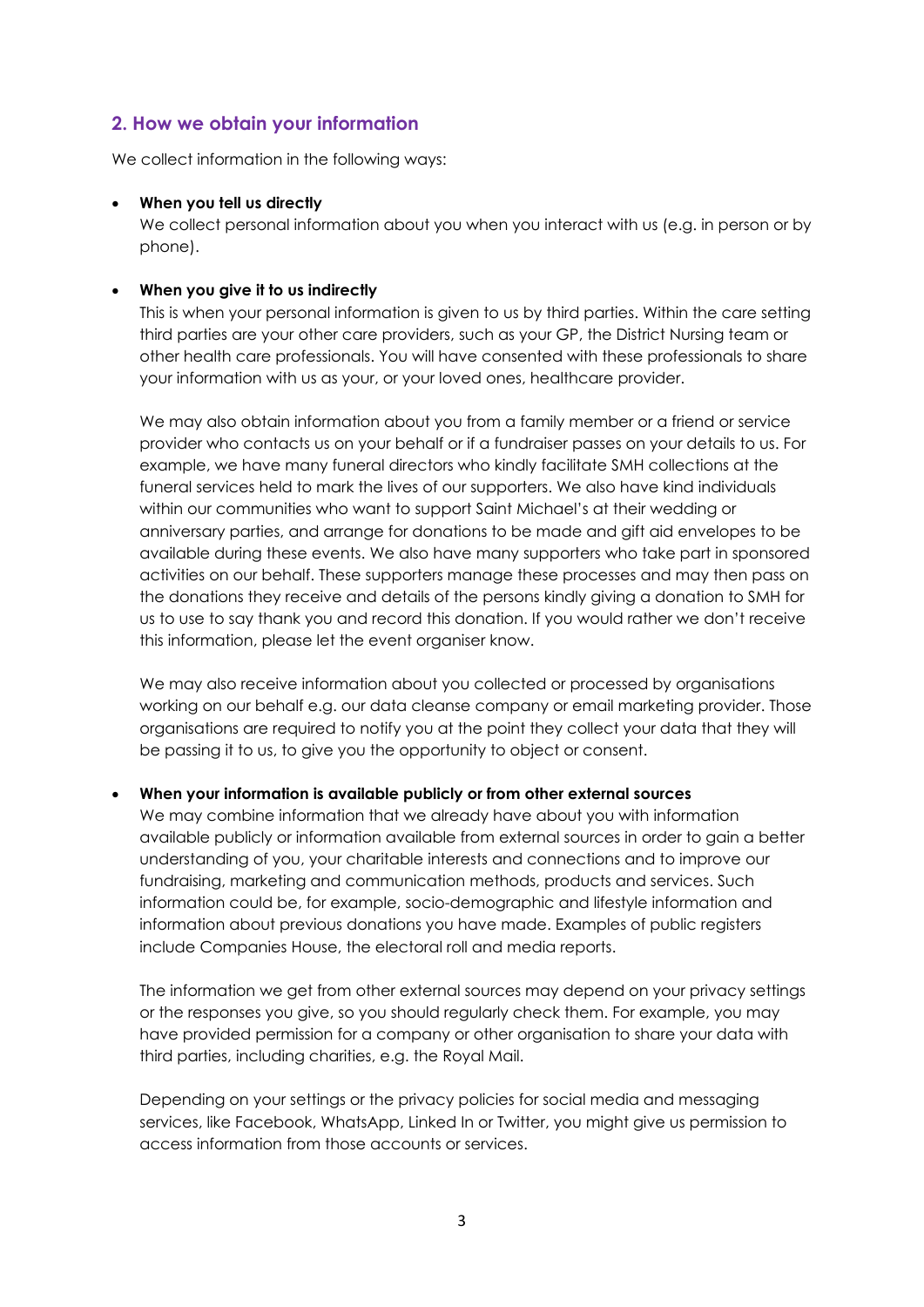We may also obtain information about you where it is publicly available and found in places such as Companies House, the Land Registry website and information that is published in articles and newspapers.

To understand how we use information about the communications devices you use, such as IP address (the location of the computer on the internet) and cookies, please see **['Our](http://www.saintmichaelshospice.org/privacy-policy-cookies)  [website'](http://www.saintmichaelshospice.org/privacy-policy-cookies)** page.

# **[Back to top](#page-1-0)**

# <span id="page-4-0"></span>**3. What are the types of personal information we collect**

Personal information is information that can be used to identify you. It can include your name, date of birth, email address, postal address, telephone numbers, social media profile, fax number, bank account details, credit/debit card details, the company you work for and whether you are a UK tax payer so that we can claim Gift Aid (please rest assured we do not collect information about your actual tax payments, just whether you are a tax payer).

Data protection law recognises that certain categories of personal information are more sensitive. This is known as special categories of personal information and covers health information, racial or ethnic origin, religious beliefs or other beliefs of a similar nature, political opinion and trade union membership. We collect sensitive data from you, our patient and your families and friends, to ensure that we can provide you with holistic care, to discharge our regulatory requirements and to ensure our services remain fit for purpose.

We may also collect health or other sensitive information if you tell us about your experiences of the hospice (for example, if you act as a case study for us); however, we will make it clear to you when collecting this information as to what we are collecting and why.

We also collect information about how our website is used and track which pages users visit when they follow links in SMH emails. We use this information to monitor and improve our website, services and activities e.g. to make our website more visible to people who are looking to find our services or to see which services or events are of most interest. Where possible we use anonymous or aggregated data that does not identify individuals. See further information about [our](https://www.mariecurie.org.uk/privacy/cookie-policy) website below.

As we carry out these activities we will ensure that we collect the information we need to carry out the purposes for which this information is processed.

#### **[Back to top](#page-1-0)**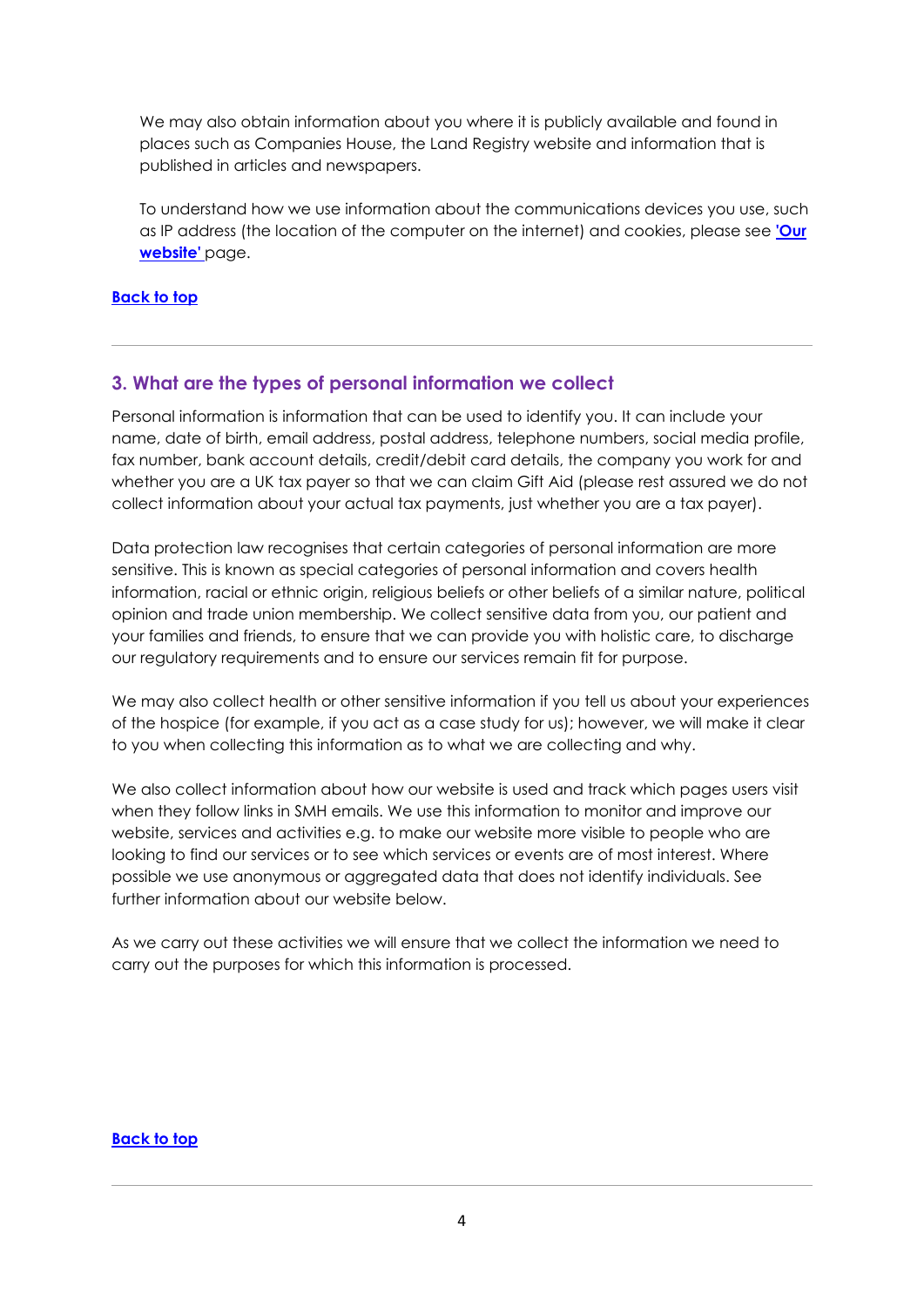# <span id="page-5-0"></span>**4. Children and Young People**

As a patient you would not be under 18 years of age, however we may support your family or friends who may be under 18 years of age with bereavement or pre-bereavement needs. Please refer to the Children and Young People's bereavement support information notice for detailed information about how we would use your information in this case.

#### **[Back to top](#page-1-0)**

# <span id="page-5-1"></span>**5. Supporting adults at risk**

We recognise the importance of protecting our patients, and their families and friends, who are at risk. We access guidance and support provided by North Yorkshire County Council, in addition to our own Safeguarding policy, to ensure that the person at risk is supported while in our care.

Please visit **<https://www.northyorks.gov.uk/safeguarding>** more guidance.

#### **[Back to top](#page-1-0)**

# <span id="page-5-2"></span>**6. Credit, Debit card payment information**

Within our clinical services we do not require or ask you for any payment information.

As a charity we rely on donations to support our work and should you wish to make a donation you would be directed to our fundraising department who would support you. For details about how they would utilise your credit, debit card payment information please visits the general information notice on our website.

http://www.saintmichaelshospice.org/information-notice

#### **[Back to top](#page-1-0)**

#### <span id="page-5-3"></span>**7. How we use your information**

We may process your personal information for a number of reasons, such as:

- To identify you
- To contact you in regards to your clinical care
- To provide you with clinical care
- To provide you and your family/friends with emotional wellbeing support and care
- To ensure we have the correct safeguards in place for children and young people
- To provide you with services, products or information that you have requested
- To provide further information about our work, services, activities or products
- To process a donation or payment we receive from you
- To register and administer your participation in events you've registered for
- To claim Gift Aid on your donations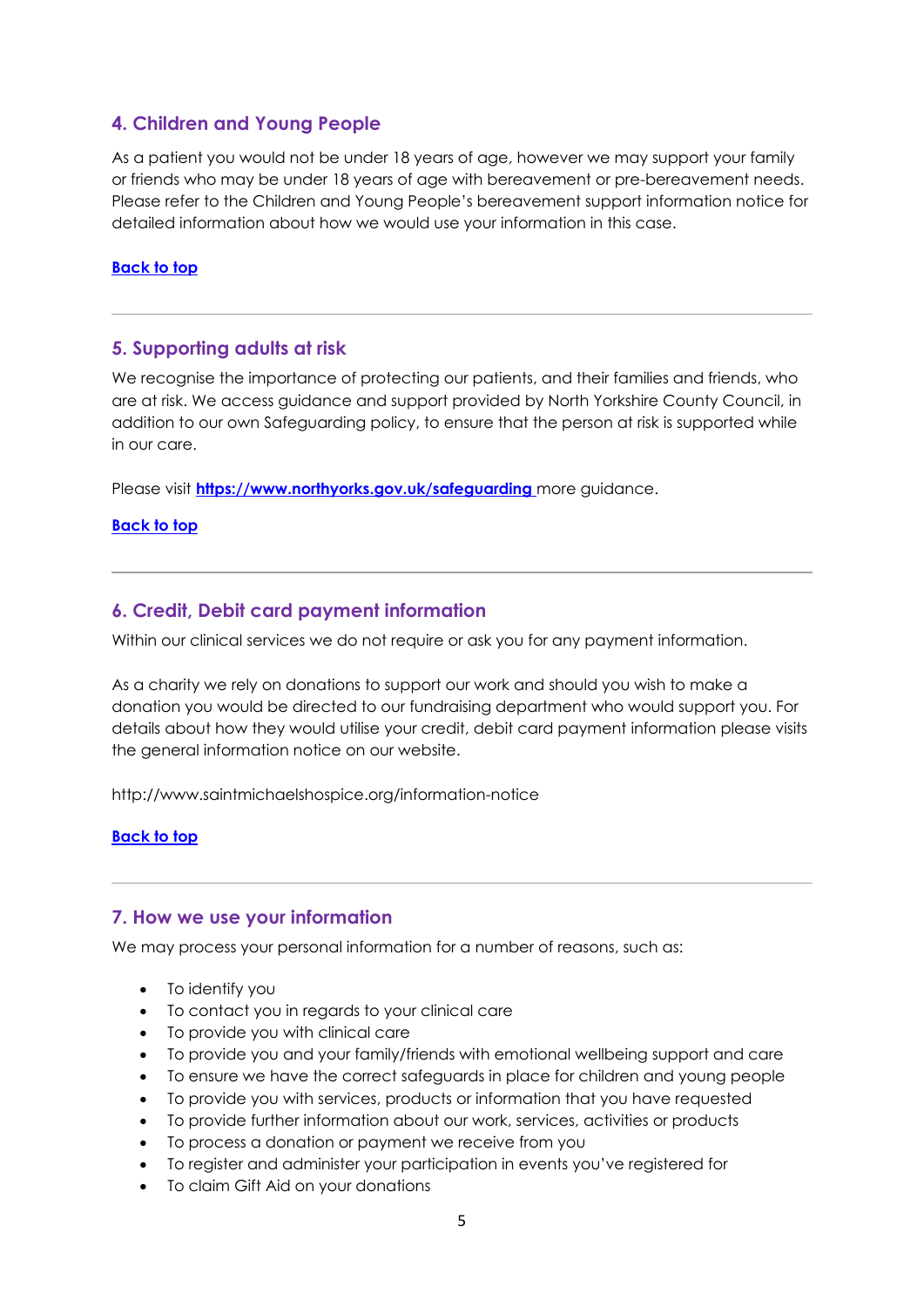- To further our charitable aims, including for fundraising activities
- To provide you with further information about our work and services
- To further our charitable aims, such as asking you to help us to raise money, but always in accordance with our supporter promise
- To fulfil a sale online or through our shops
- To register, administer and personalise your account with us
- To gain a full understanding of your situation so we can develop and offer you the best possible personalised communication and customer service
- To say thank you and provide you with information about how your support helps people living with terminal illness
- To send items that you have ordered
- To report on the results and impact of our work, services and events
- To invite you to participate in surveys or research or share your experiences in other ways
- To keep a record of your relationship with us and for internal administrative purposes (such as our accounting and records), and to let you know about changes to our services or policies
- To look into, and respond to, feedback complaints, legal claims or other issues.
- To carry out statistical analysis and research in order to help us to understand how we are performing and how we can improve our services (including our website)
- To monitor website use administer and keep our website safe and secure
- To improve our website by making sure that content is relevant to users and their interests and habits
- For training and or quality control
- For financial recording or reporting purposes
- Where required or authorised by law e.g. arising from contracts entered into between you and us or in relation to regulatory government and or law enforcement bodies
- To prevent fraud, misuse of services or money laundering and to perform due diligence in respect of larger donations, to communicate with you in other ways

We may also use your personal information for other purposes which we specifically notify you about and, where appropriate, obtain your consent.

We collect this information to provide you and your family with care and to ensure that we discharge our regulatory and legal requirements. We collect, process and store this data, in the main, within the legal basis of public task. However, on occasion we may process your data on the lawful basis of vital interests, with your consent, we feel we have a legitimate reason for doing so or in line with another statutory obligation. The lawful grounds we use will depend on the purpose for which your information is processed and the type of data concerned. If you would like specific information about which lawful ground your information is been processed under please contact our Patient and Family Data lead, Emily Dobson, on 01423 876 476 or email **[edobson@](mailto:edobson)saintmichaelshospice.org**

# **[Back to top](#page-1-0)**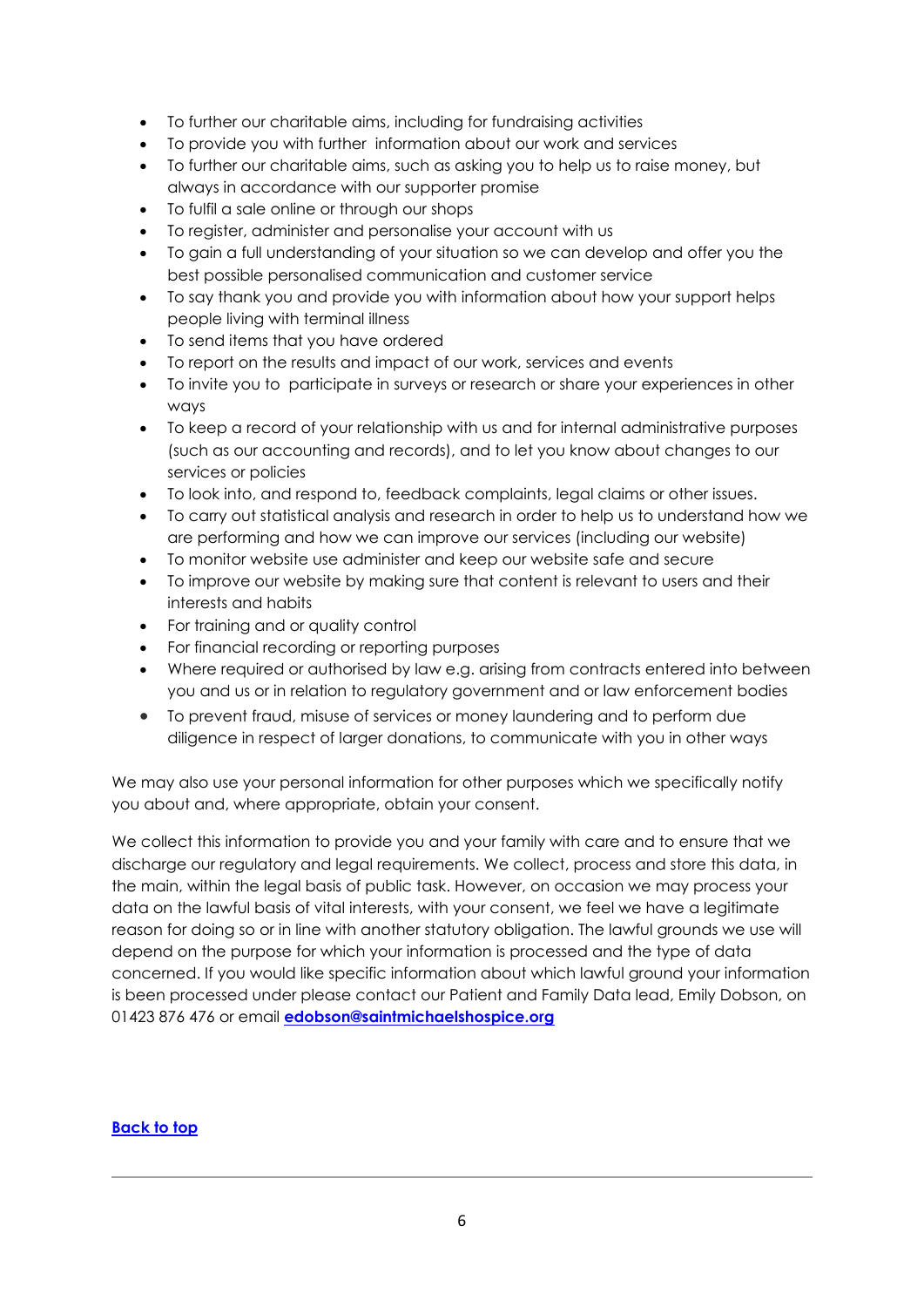# <span id="page-7-0"></span>**8. Direct Marketing**

We may use your details to give you information about Saint Michael's services or activities that we think may be of interest to you or update you on our work, events, campaigns and fundraising.

However, it is your choice whether you receive this direct marketing communications from our charity and how you receive this information. Where we do communicate with you via email, SMS or phone (if you are registered with the telephone preference service) we'll only do so because we have your consent.

We will not use your information for marketing purposes if you have told us not to and no service we provide is dependent on our ability to market to you. If you let us know that you would like us to stop contacting you for marketing purposes, we will fulfil this request within 28 days.

Our database will be updated immediately, ensuring telephone calls and emails stop straightaway but due to mailing schedules that may be already underway it may take up to a month for post from us to stop. It is also important to note, however, that we may need to retain your details on a suppression list beyond this point, if we are required to do so for either contractual or legal reasons such as if you have made a donation or a tax declaration.

All our communications material include clear marketing communication preference questions and also always contain information on how you can let us know you would like to change your communications preferences or tell us that you would like us to stop contacting you for marketing purposes. You can also limit how your information is used for marketing purposes. You can do this at any time by calling (01423) 878 628 or email to **[supportercare@saintmichaelshospice.org](mailto:supportercare@saintmichaelshospice.org)**

For further detail on our approach to marketing communications, including how this relates to children and young people, please refer to our General Information Notice at http://www.saintmichaelshospice.org/information-notice

# **[Back to top](#page-1-0)**

# <span id="page-7-1"></span>**9**. **Building profiles and personalising communications**

We undertake research to ensure our communications are relevant and timely, and that our services provide an improved experience to our supporters. We do this because it allows us to understand the background of the people who support us and use our services and this helps us to tailor our services to better suit people's needs and make appropriate requests to those supporters. It also helps us to use the resources we have in the most effective and efficient way.

In order to carry out this research, we (or our trusted service providers) may use the information which you give us and which we collect from external resources, including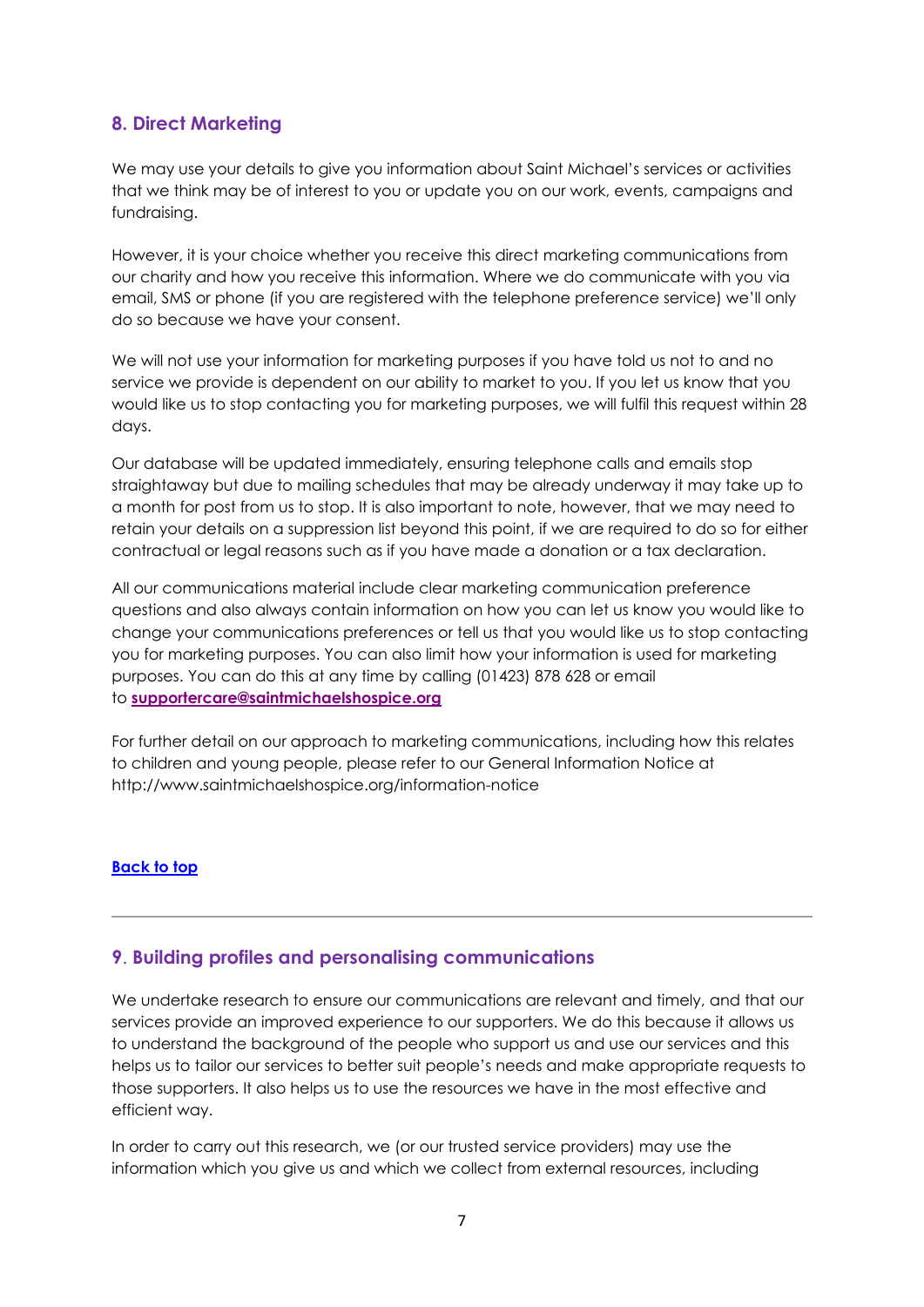information that is publicly available about you.

This sort of research can include us using information such as your age, where you live, your job, directorships, your financial circumstances, networks and any previous donations you have made, to determine whether and in what ways you might be interested in getting involved in supporting the hospice and the level of donation that you may be able to give.

This research is done by our supporter care team and does not include any fully automated decision making or profiling processes.

You can let us know if you would prefer not to be included in this type of research by emailing **supporter[care@saintmichaelshospice.org](mailto:care@saintmichaelshospice.org)** or calling us on (01423) 878 628 or writing to us at Supporter Care Team, Saint Michael's Hospice, The Tower, Fourth Avenue, Hornbeam Park, Harrogate, HG2 8QT.

To comply with our obligations as a charity, we must also take reasonable and appropriate steps to know who our supporters are, particularly where significant sums are being donated. This means that we may conduct research, including accessing information which is already publicly available, on prospective donors, partners or volunteers to ensure it would be right for us to accept support whether that is from an individual or organisation. This will help to give assurance that the donation is not from an inappropriate source and to safeguard our reputation. This does not mean that we will question every donation, or that we will research lots of personal and other details about every donor. Any information we do collect for this purpose will only consist of what is necessary for us to meet these requirements and will be processed in line with your rights.

#### **[Back to top](#page-1-0)**

# <span id="page-8-0"></span>**10. Who we share your information with**

Only appropriately trained staff, volunteers and contractors can access your information. It is stored on secure servers with features to prevent unauthorised access

We never share, sell or rent your information to third parties for marketing purposes. We will only share information with other organisations where we have your permission to do so in accordance with this information notice, where it is necessary for a legitimate reason connected with the services we offer e.g. to apply our terms and conditions or rights under an agreement, or to protect us, for example, in the case of suspected fraud or defamation or where it is required by law or regulation (e.g. police or a government body).

We may also share your information to support the work of other departments within SMH and sometimes, we may need to share your information with a small number of partners (service providers, agents and affiliated organisations) for the purposes outlined above (e.g. a supplier that produces promotional material or delivers goods for us or a supplier that processes payments securely). All our partners are required to comply with the law and our standards. We will always make sure appropriate contracts and controls are in place and we regularly monitor all our partners to ensure their compliance.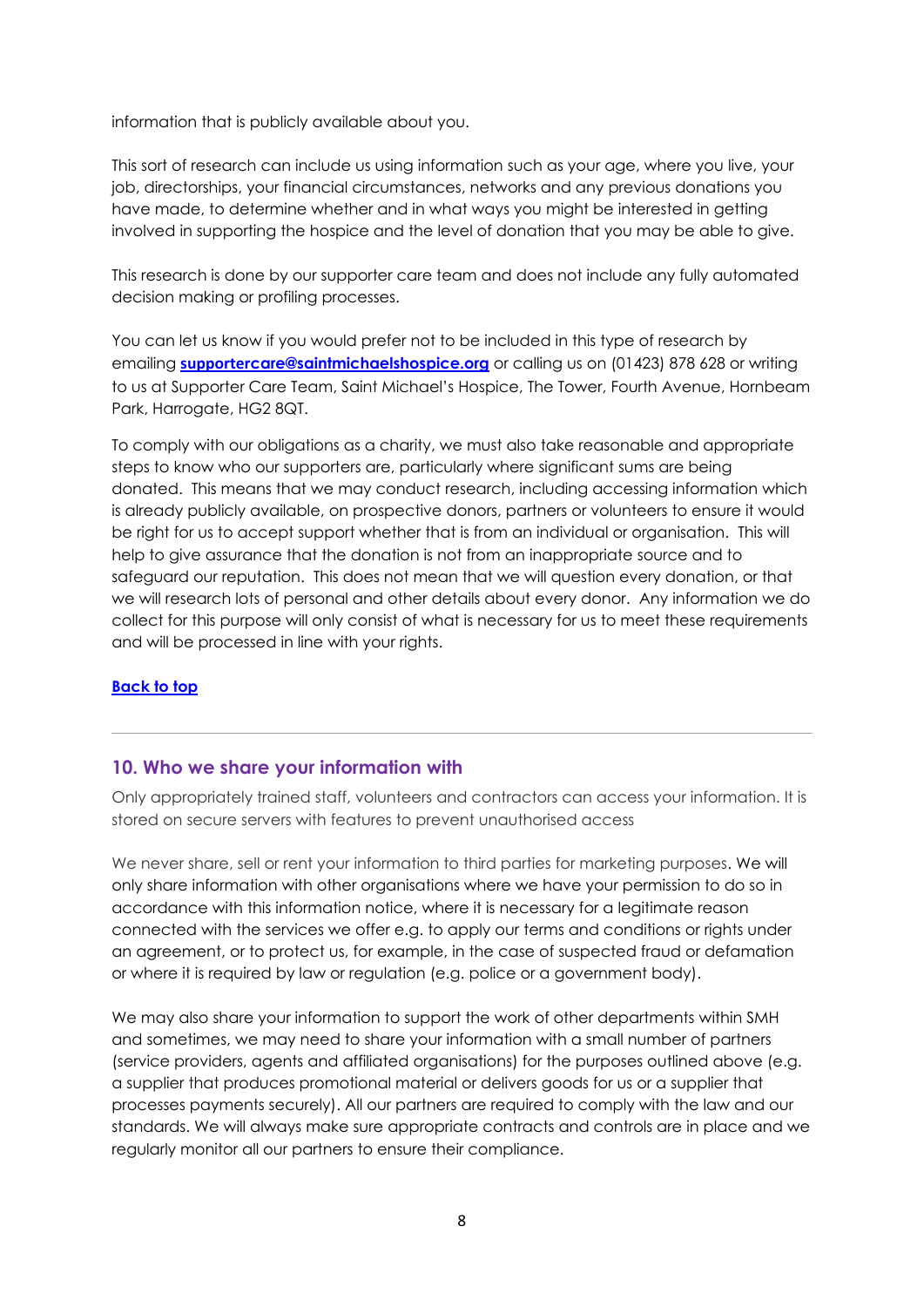In addition, from time to time we may exchange your personal information with other organisations for the purposes of fraud and credit risk reduction. We may also share information with our financial and legal advisers for the purposes of obtaining advice and protecting our legal rights. We may also share your information with the emergency services, if we think there is a risk of serious harm or abuse to you or someone else or to protect the rights, property and safety of Saint Michael's Hospice, its personnel, users, visitors or others. We also reserve the right to disclose your personal information if substantially all of our assets are acquired by a third party, personal information held by us may be one of the transferred assets.

When we collect your personal information we use strict procedures and security features to prevent unauthorised access. However, no data transmission over the internet is 100% secure. As a result, while we try to protect your personal information, SMH cannot guarantee the security of any information you transmit to us and you do so at your own risk.

As a user you can help protect the integrity of any data you transmit to SMH by taking common precautions, such as regularly allowing patching for your operating system, ensuring you are running up to date and supported anti-virus software, and only transmitting data where HTTPS appears at the beginning of the page URL (this refers to the security technology Secure Sockets Layer (SSL) and indicates that the data is being transmitted securely).

# **[Back to top](#page-1-0)**

# <span id="page-9-0"></span>**11. How we store your information**

We promise to keep your information safe and secure. We have appropriate and proportionate security policies and organisational and technical measures in place to help us do this. For example, we utilise a national patient database called SystmOne which is used throughout our clinical services and has built within it auditing, reporting and technical protections.

Although most of the information we store and process stays within the UK, some information may be transferred to countries outside the European Economic Area. This may occur if, for example, one of our service provider's servers is located in a country outside the EU. Where such transfer occurs, we will ensure your data is adequately protected under UK data protection law. For example, we use the US-based Mailchimp as our email marketing provider.

In line with the law we'll take all reasonable steps necessary to make sure these suppliers implement appropriate safeguards to ensure adequate protection under UK law for personal data is in place e.g. data transfers from the EEA to the US are permitted if the receiving company has been certified under the EU- US Privacy Shield. However, unfortunately, no transmission of your personal information over the internet can be guaranteed to be 100% secure. We will keep your information for as long as required to enable us to operate our services but we will not keep your information for any longer than is necessary. We will take into consideration our legal obligations and tax and accounting rules when determining how long we should retain your information. When we no longer need to retain your information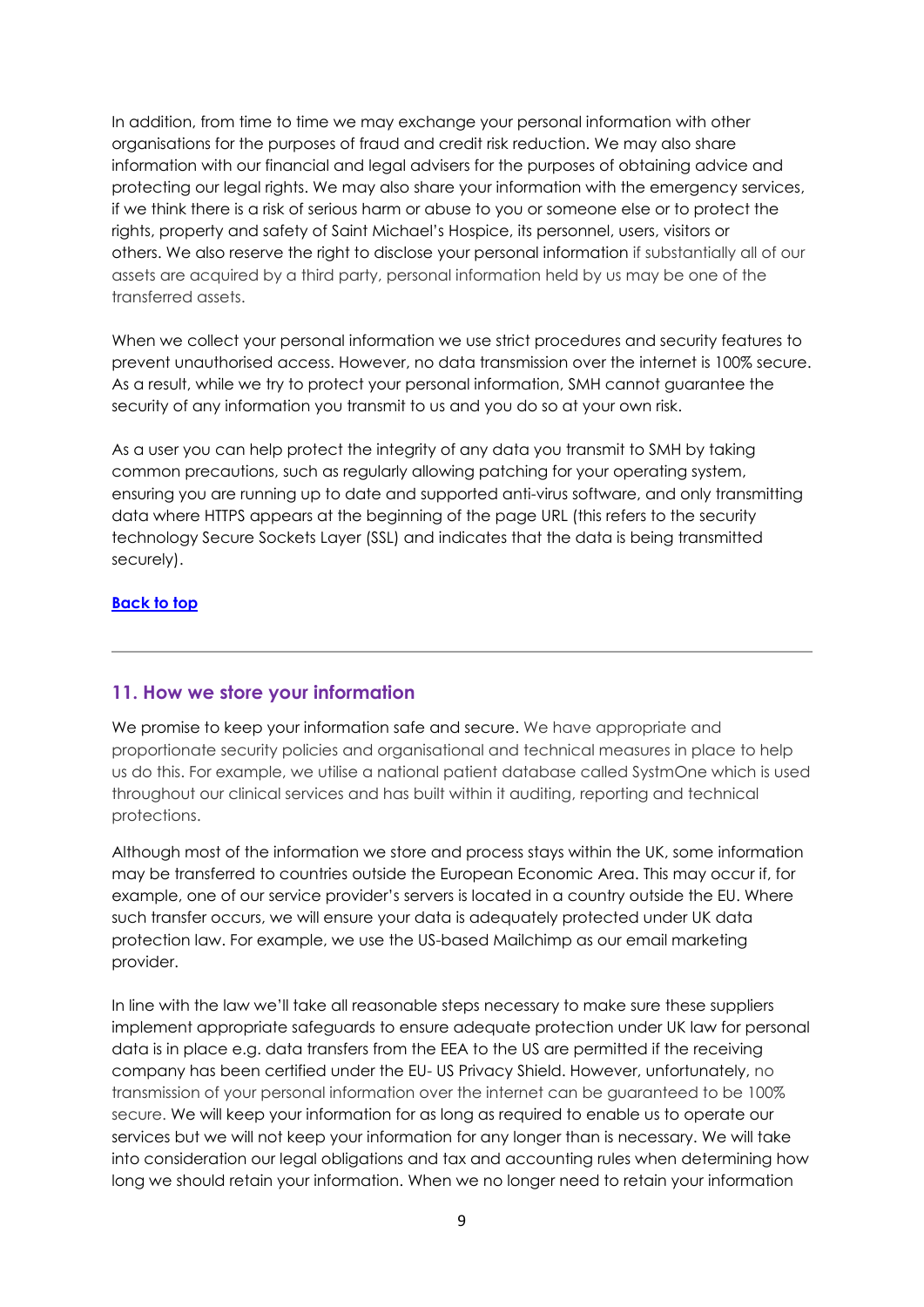we will ensure it is securely disposed of or anonymised to remove all personally identifiable information.

For our patients we will store their data for a period of 8 – 30 years in line with national guidance on the retention of patient records. For further information please go to:

**[https://digital.nhs.uk/data-and-information/looking-after-information/data-security-and](https://digital.nhs.uk/data-and-information/looking-after-information/data-security-and-information-governance/codes-of-practice-for-handling-information-in-health-and-care/records-management-code-of-practice-for-health-and-social-care-2016)[information-governance/codes-of-practice-for-handling-information-in-health-and](https://digital.nhs.uk/data-and-information/looking-after-information/data-security-and-information-governance/codes-of-practice-for-handling-information-in-health-and-care/records-management-code-of-practice-for-health-and-social-care-2016)[care/records-management-code-of-practice-for-health-and-social-care-2016](https://digital.nhs.uk/data-and-information/looking-after-information/data-security-and-information-governance/codes-of-practice-for-handling-information-in-health-and-care/records-management-code-of-practice-for-health-and-social-care-2016)**

For family and friends we will keep their data, where we have provided support for the regulated period of 7 years. For those who have not received care their data will be removed, unless it forms part of the patient record, as soon as we no longer need to contact you in relation to the patient, this for most people would be on discharge or death, or as soon as possible after.

For data which we can utilise to develop our services we will anonymise your information. We aim to ensure that all information we hold about you is accurate and, where necessary, kept up to date. If any of the information we hold about you is inaccurate and either you advise us or we become otherwise aware, we will ensure it is amended and updated as soon as possible. .

#### **[Back to top](#page-1-0)**

# <span id="page-10-0"></span>**12. Your Rights**

As part of your relationship with Saint Michael's Hospice you have the following rights

#### **Right to be informed**

You have the right to be told how your personal information will be used. This notice and other policies and statements used on this website and in our communications provide you with a clear and transparent description of how your personal information may be used.

#### **Right of access**

You can write to us to ask for confirmation of what information we hold on you and to request a copy of that information.

Provided we are satisfied that you are entitled to see the information requested and we've successfully confirmed your identity, we'll give you your personal information (subject to any exceptions that apply).

#### **Right of erasure**

You have the right to ask us to erase your personal information at any time when specific circumstances apply. We will always endeavour to carry out your request where it is possible for us to do so. However this may not be possible when it relates to your healthcare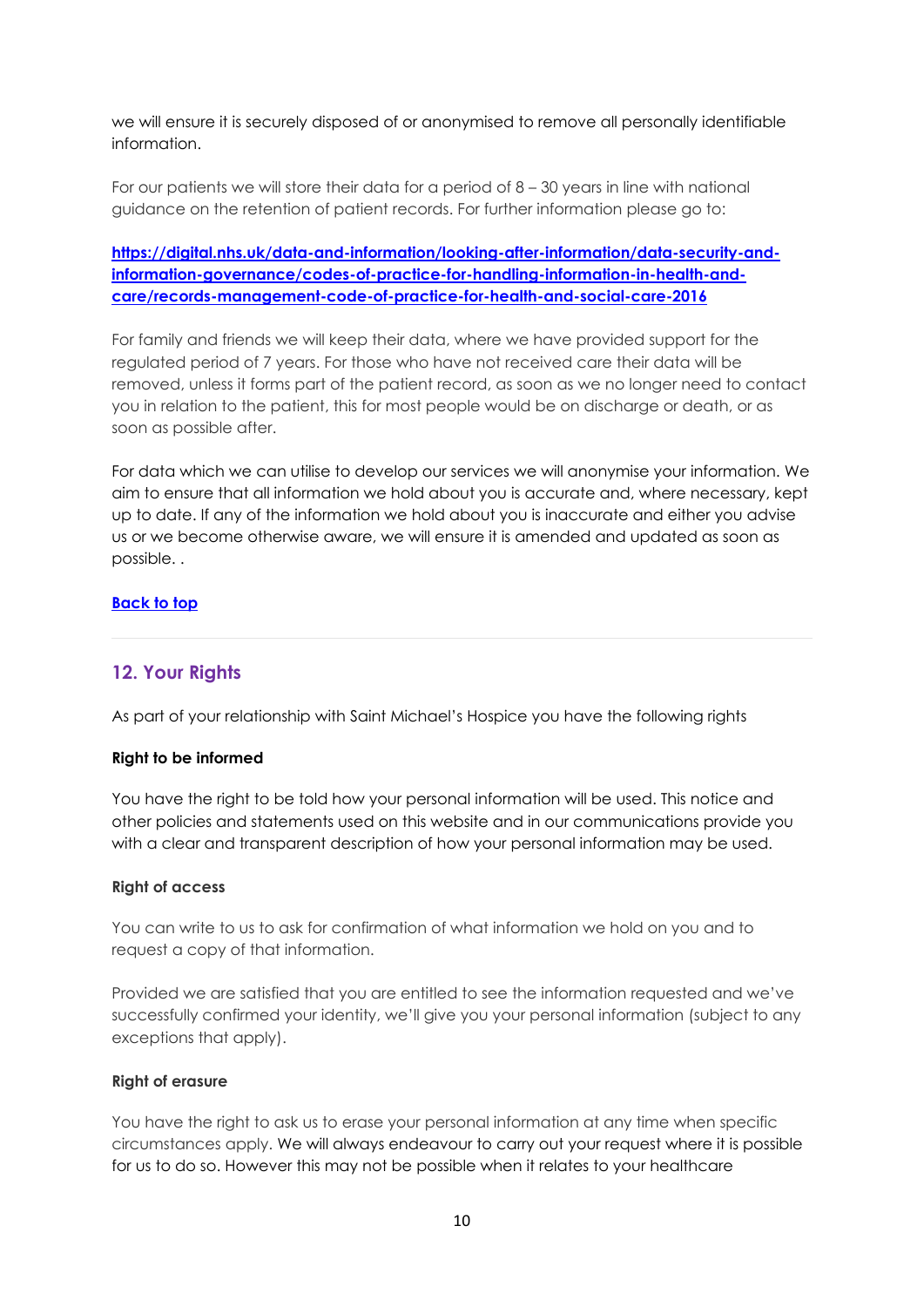information which in line with national regulatory requirements and retention periods we are legally obligated to hold this information for the specified period of time.

# **Right of rectification**

If you believe our records of your personal information are inaccurate, you have the right to ask us to update those records.

You can also ask us to check the personal information that we hold about you if you are unsure whether it is up to date.

# **Right to restrict processing**

You have the right to ask us to restrict the processing of your personal information if there is disagreement about its accuracy or legitimate usage.

# **Right to object**

You have the right to object to processing where we are:

- processing your personal information on the grounds of legitimate interest
- using your personal information for direct marketing or
- using your personal information for statistical purposes
- where we rely on your consent to use your personal information, you have the right to withdraw that consent at any time

This includes the right to ask us to stop using your personal information for marketing or fundraising by electronic means (for example to be unsubscribed from our email newsletter list).

# **Right to data portability**

Where we are processing your personal information:

- because you gave us your consent
- because such processing is necessary for the performance of a contract to which you are party or to take steps at your request prior to entering into a contract, and the processing is carried out by automated means

You may ask us to provide it to you – or another service provider – in a machine-readable format.

# **Rights related to automated decision-making**

Where we take automated decisions (i.e. with no human involvement) in relation to your personal information, you have the right to ask us for human intervention or to challenge any such decision. We do not currently undertake automated decision-making.

To exercise any of these rights, please send a description of the personal information in question using the contact details below. We reserve the right to ask for: personal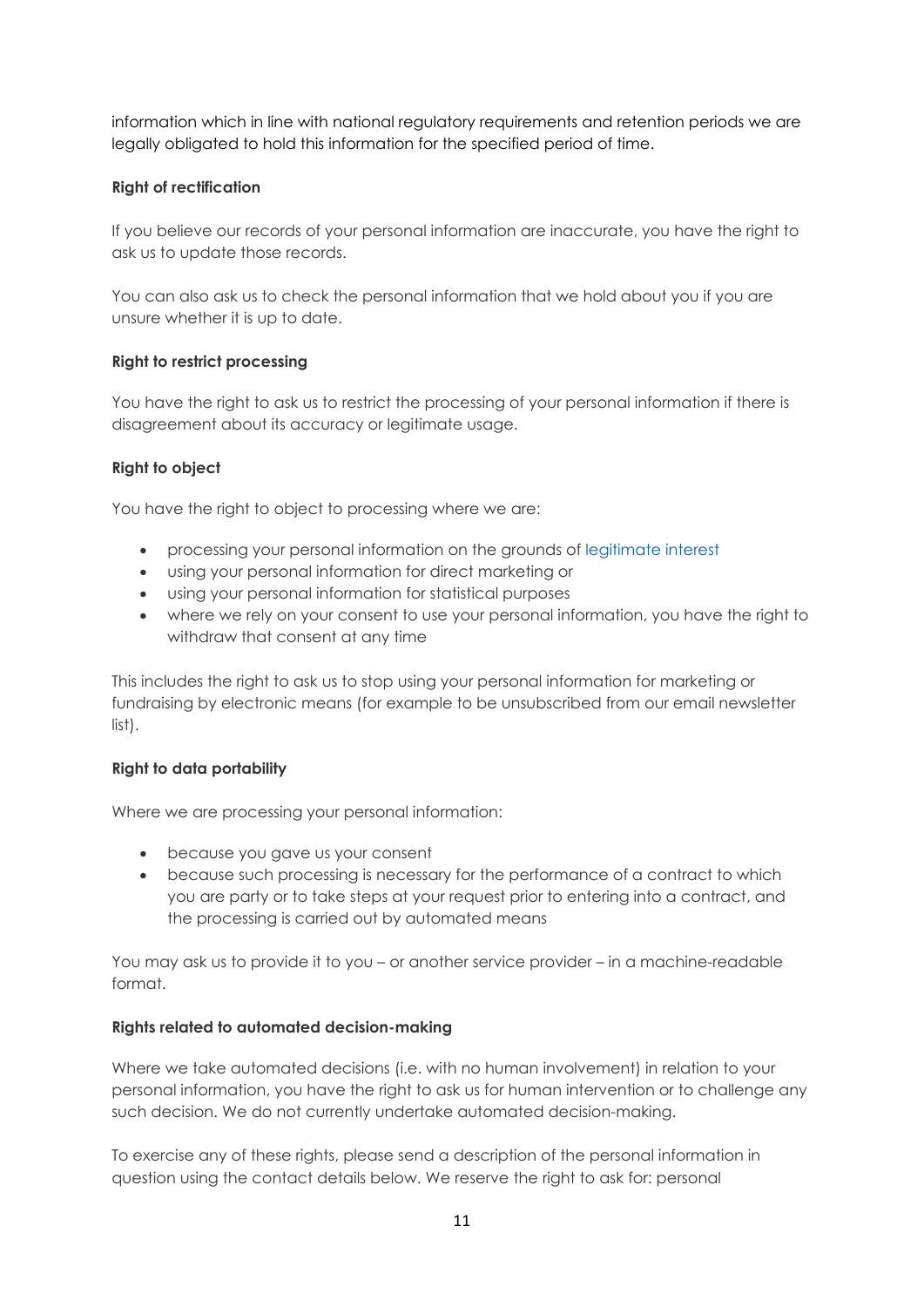identification and further information. Please also note that you may only use/benefit from some of these rights in limited circumstances. For more information, we suggest you consult guidance from the Information Commissioner's Office (ICO).

If you wish to know more about any of the points above , have further questions or would like to raise a concern about the way in which your information is being used, please contact our Supporter Care Team on (01423) 878 628 or **supportercare@saintmichaelshospice.org.** 

# **How to exercise your rights**

- To exercise any of these rights, please send a description of the personal information in question using the contact details in this document. We reserve the right to ask for:
	- o personal identification
	- o further information.
- Please note that you may only use/benefit from some of these rights in limited circumstances. For more information, we suggest that you consult guidance from the Information Commissioner's Office (ICO) or please contact us.
- You have the right to make a complaint to the ICO about us or the way we have processed your personal information. For further information on how to exercise this right or contact them, https://ico.org.uk/for-the-public/raising-concerns/

# **Back to top**

# <span id="page-12-0"></span>**13. Our website**

Our website does not generally collect personal information although many people choose to contact us via the website using emails, social media links, and forms contained on this website. These links generally take you to third party providers e.g. websites who we work with. You should make sure when you leave our site that you have read and understood that new site's privacy policy in addition to our own. When you make a donation through Text to Donate, your donation will be managed by your network provider in accordance with their terms and conditions and privacy policy.

We have no control over the privacy practices of these other sites or providers and cannot guarantee the security of any information you transmit to us in this way, although we make sure that we do have procedures and security features to protect your information and seek to work with third parties who adequately protect your information under UK data protection law, as discussed in earlier sections.

If you use social media networks, such as Facebook to interact with us, we ask you also take time to consider how these sites may use your information and make sure you read and understand their privacy policies. We have no control over the privacy practices of these social media sites and cannot guarantee the security or any information you choose to share whilst using these platforms.

Our websites and social media do currently use cookies to help track the success of our online advertising and monitor the usage of our website. Cookies are text files placed on your computer to collect standard internet log information. They fall into different categories.